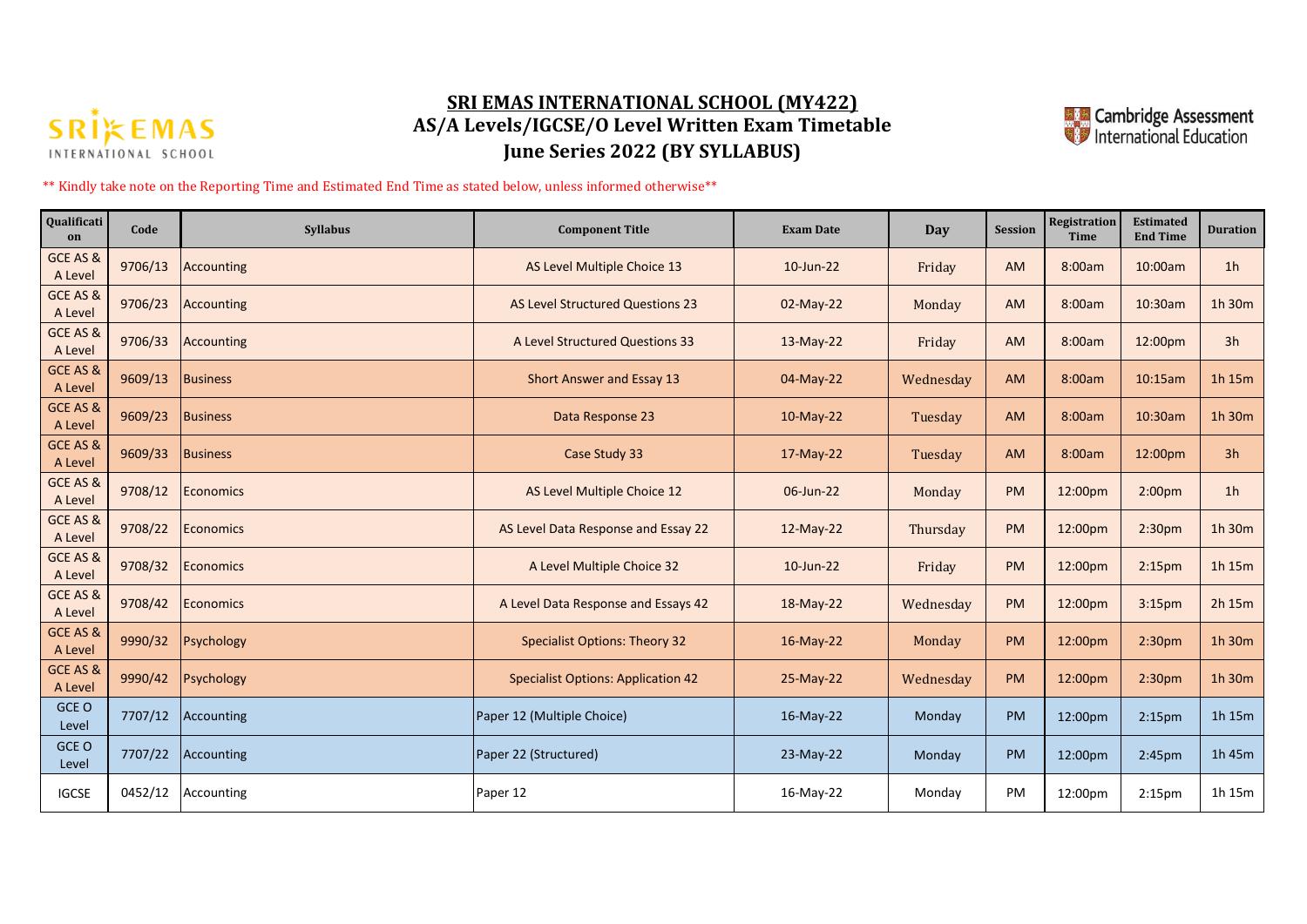| Qualificati<br>on | Code    | Syllabus                      | <b>Component Title</b>           | <b>Exam Date</b>      | Day       | <b>Session</b> | Registration<br><b>Time</b> | <b>Estimated</b><br><b>End Time</b> | <b>Duration</b> |
|-------------------|---------|-------------------------------|----------------------------------|-----------------------|-----------|----------------|-----------------------------|-------------------------------------|-----------------|
| <b>IGCSE</b>      | 0452/22 | Accounting                    | Paper 22                         | 23-May-22             | Monday    | PM             | 10:15am                     | 1:00 <sub>pm</sub>                  | 1h 45m          |
| GCE O<br>Level    | 4037/12 | <b>Additional Mathematics</b> | Paper 12                         | 24-May-22             | Tuesday   | PM             | 12:00pm                     | 3:00pm                              | 2h              |
| GCE O<br>Level    | 4037/22 | <b>Additional Mathematics</b> | Paper 22                         | 01-Jun-22             | Wednesday | <b>PM</b>      | 12:00pm                     | 3:00 <sub>pm</sub>                  | 2 <sub>h</sub>  |
| <b>IGCSE</b>      | 0606/12 | <b>Additional Mathematics</b> | Paper 12                         | 24-May-22             | Tuesday   | PM             | 12:00pm                     | 3:00 <sub>pm</sub>                  | 2h              |
| <b>IGCSE</b>      | 0606/22 | <b>Additional Mathematics</b> | Paper 22                         | 01-Jun-22             | Wednesday | PM             | 12:00pm                     | 3:00 <sub>pm</sub>                  | 2h              |
| <b>IGCSE</b>      | 0538/01 | Bahasa Indonesia              | <b>Reading and Understanding</b> | 29-Apr-22             | Friday    | <b>PM</b>      | 12:00pm                     | 2:45pm                              | 1h 45m          |
| <b>IGCSE</b>      | 0538/02 | Bahasa Indonesia              | <b>Reading and Writing</b>       | 31-May-22             | Tuesday   | PM             | 12:00pm                     | 2:45pm                              | 1h 45m          |
| <b>IGCSE</b>      | 0538/03 | Bahasa Indonesia              | Speaking 03                      | 01 Mar 22 - 30 Apr 22 |           |                | <b>TBC</b>                  | TBC                                 | 11 <sub>m</sub> |
| GCE O<br>Level    | 5090/12 | Biology                       | Multiple Choice 12               | 10-Jun-22             | Friday    | PM             | 12:00pm                     | 2:00pm                              | 1 <sub>h</sub>  |
| GCE O<br>Level    | 5090/62 | Biology                       | Alternative To Practical 62      | 10-May-22             | Tuesday   | PM             | 12:00pm                     | 2:00pm                              | 1 <sub>h</sub>  |
| GCE O<br>Level    | 5090/22 | Biology                       | Theory 22                        | 11-May-22             | Wednesday | PM             | 12:00pm                     | 2:45pm                              | 1h 45m          |
| <b>IGCSE</b>      | 0610/12 | Biology                       | Multiple Choice (Core) 12        | 10-Jun-22             | Friday    | <b>PM</b>      | 12:00pm                     | 1:45pm                              | 45m             |
| <b>IGCSE</b>      | 0610/22 | <b>Biology</b>                | Multiple Choice (Extended) 22    | 10-Jun-22             | Friday    | <b>PM</b>      | 12:00pm                     | 1:45 <sub>pm</sub>                  | 45m             |
| <b>IGCSE</b>      | 0610/32 | Biology                       | Theory (Core) 32                 | 11-May-22             | Wednesday | <b>PM</b>      | 12:00pm                     | 2:15 <sub>pm</sub>                  | 1h 15m          |
| <b>IGCSE</b>      | 0610/42 | <b>Biology</b>                | Theory (Extended) 42             | 11-May-22             | Wednesday | <b>PM</b>      | 12:00pm                     | 2:15 <sub>pm</sub>                  | 1h 15m          |
| <b>IGCSE</b>      | 0610/62 | <b>Biology</b>                | Alternative to Practical 62      | 10-May-22             | Tuesday   | <b>PM</b>      | 12:00pm                     | 2:00 <sub>pm</sub>                  | 1 <sub>h</sub>  |
| GCE O<br>Level    | 7115/12 | <b>Business Studies</b>       | Short Answer/Data Response 12    | 20-May-22             | Friday    | PM             | 12:00pm                     | 2:30 <sub>pm</sub>                  | 1h 30m          |
| GCE O<br>Level    | 7115/22 | <b>Business Studies</b>       | Case Study 22                    | 25-May-22             | Wednesday | PM             | 12:00pm                     | 2:30pm                              | 1h 30m          |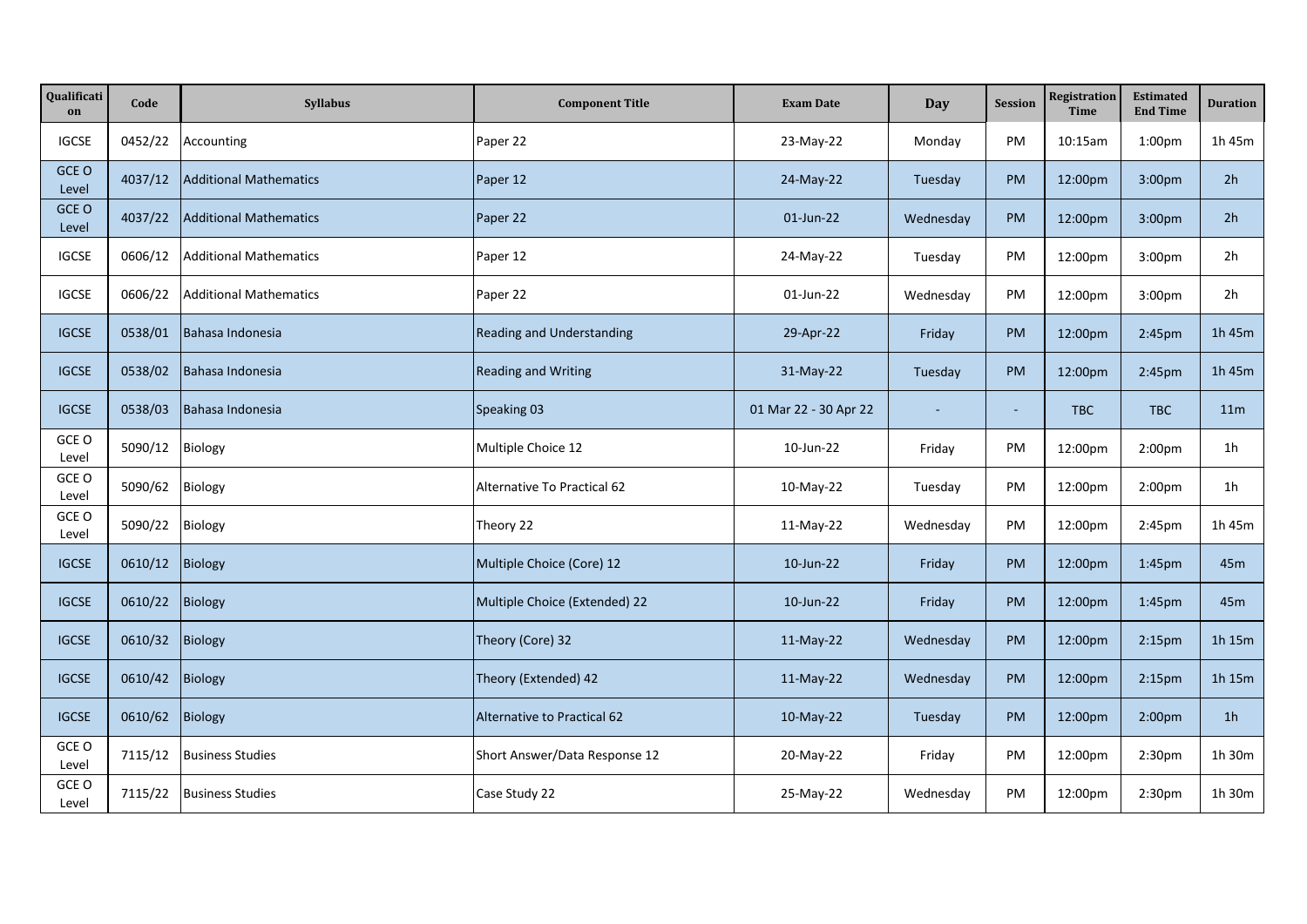| Qualificati<br>on | Code    | Syllabus                     | <b>Component Title</b>        | <b>Exam Date</b>      | Day       | <b>Session</b> | Registration<br><b>Time</b> | <b>Estimated</b><br><b>End Time</b> | <b>Duration</b> |
|-------------------|---------|------------------------------|-------------------------------|-----------------------|-----------|----------------|-----------------------------|-------------------------------------|-----------------|
| <b>IGCSE</b>      | 0450/12 | <b>Business Studies</b>      | Short Answer/Data Response 12 | 20-May-22             | Friday    | PM             | 12:00pm                     | 2:30pm                              | 1h 30m          |
| <b>IGCSE</b>      | 0450/22 | <b>Business Studies</b>      | Case Study 22                 | 25-May-22             | Wednesday | PM             | 12:00pm                     | 2:30 <sub>pm</sub>                  | 1h 30m          |
| GCE O<br>Level    | 5070/12 | Chemistry                    | Multiple Choice 12            | 07-Jun-22             | Tuesday   | PM             | 12:00pm                     | 2:00 <sub>pm</sub>                  | 1 <sub>h</sub>  |
| GCE O<br>Level    | 5070/22 | Chemistry                    | Theory 22                     | 04-May-22             | Wednesday | PM             | 12:00pm                     | 2:30 <sub>pm</sub>                  | 1h 30m          |
| GCE O<br>Level    | 5070/42 | Chemistry                    | Alternative To Practical 42   | 19-May-22             | Thursday  | PM             | 12:00pm                     | 2:00 <sub>pm</sub>                  | 1 <sub>h</sub>  |
| <b>IGCSE</b>      | 0620/12 | Chemistry                    | Multiple Choice (Core) 12     | 07-Jun-22             | Tuesday   | PM             | 12:00pm                     | 1:45pm                              | 45 <sub>m</sub> |
| <b>IGCSE</b>      | 0620/22 | Chemistry                    | Multiple Choice (Extended) 22 | 07-Jun-22             | Tuesday   | <b>PM</b>      | 12:00pm                     | 1:45pm                              | 45 <sub>m</sub> |
| <b>IGCSE</b>      | 0620/32 | Chemistry                    | Theory (Core) 32              | 04-May-22             | Wednesday | <b>PM</b>      | 12:00pm                     | 2:15 <sub>pm</sub>                  | 1h 15m          |
| <b>IGCSE</b>      | 0620/42 | Chemistry                    | Theory (Extended) 42          | 04-May-22             | Wednesday | <b>PM</b>      | 12:00pm                     | 2:15 <sub>pm</sub>                  | 1h 15m          |
| <b>IGCSE</b>      | 0620/62 | Chemistry                    | Alternative to Practical 62   | 19-May-22             | Thursday  | <b>PM</b>      | 12:00pm                     | 2:00 <sub>pm</sub>                  | 1 <sub>h</sub>  |
| <b>IGCSE</b>      | 0523/01 | Chinese as a Second Language | Reading and Writing           | 25-Apr-22             | Monday    | PM             | 12:00pm                     | 3:00pm                              | 2h              |
| <b>IGCSE</b>      | 0523/02 | Chinese as a Second Language | Listening                     | 29-Apr-22             | Friday    | PM             | 12:00pm                     | 1:45pm                              | 45m             |
| <b>IGCSE</b>      | 0523/03 | Chinese as a Second Language | Speaking                      | 01 Mar 22 - 30 Apr 22 |           |                | TBC                         | TBC                                 | 13m             |
| GCE O<br>Level    | 5129/12 | <b>Combined Science</b>      | Multiple Choice 12            | 18-May-22             | Wednesday | <b>PM</b>      | 12:00pm                     | 2:00 <sub>pm</sub>                  | 1 <sub>h</sub>  |
| GCE O<br>Level    | 5129/22 | <b>Combined Science</b>      | Theory 22                     | 10-May-22             | Tuesday   | <b>PM</b>      | 12:00pm                     | 3:15pm                              | 2h 15m          |
| <b>IGCSE</b>      | 0653/12 | <b>Combined Science</b>      | Multiple Choice Core 12       | 08-Jun-22             | Wednesday | PM             | 12:00pm                     | 1:45pm                              | 45m             |
| <b>IGCSE</b>      | 0653/22 | <b>Combined Science</b>      | Multiple Choice Extended 22   | 08-Jun-22             | Wednesday | PM             | 12:00pm                     | 1:45pm                              | 45m             |
| <b>IGCSE</b>      | 0653/32 | <b>Combined Science</b>      | Core Theory 32                | 18-May-22             | Wednesday | PM             | 12:00pm                     | 2:15 <sub>pm</sub>                  | 1h 15m          |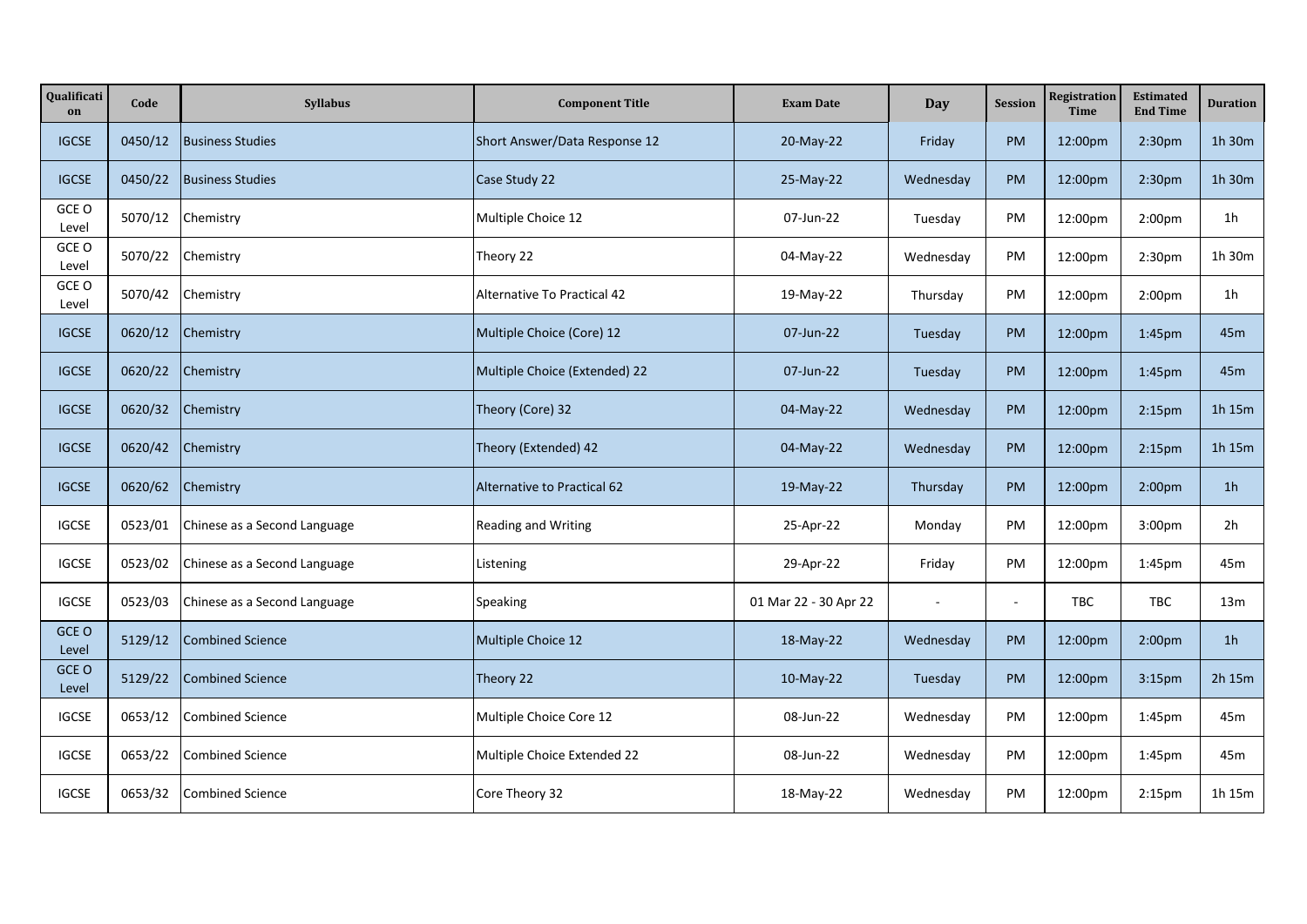| Qualificati<br>on | Code    | Syllabus                                            | <b>Component Title</b>                   | <b>Exam Date</b> | Day       | <b>Session</b> | <b>Registration</b><br><b>Time</b> | <b>Estimated</b><br><b>End Time</b> | <b>Duration</b> |
|-------------------|---------|-----------------------------------------------------|------------------------------------------|------------------|-----------|----------------|------------------------------------|-------------------------------------|-----------------|
| <b>IGCSE</b>      | 0653/42 | <b>Combined Science</b>                             | <b>Extended Theory 42</b>                | 18-May-22        | Wednesday | PM             | 12:00pm                            | 2:15 <sub>pm</sub>                  | 1h 15m          |
| <b>IGCSE</b>      | 0653/62 | <b>Combined Science</b>                             | Alternative To Practical 62              | 10-May-22        | Tuesday   | PM             | 12:00pm                            | 2:00pm                              | 1 <sub>h</sub>  |
| GCE O<br>Level    | 7100/23 | Commerce                                            | Written 23                               | 01-Jun-22        | Wednesday | <b>AM</b>      | 8:00am                             | 11:00am                             | 2 <sub>h</sub>  |
| GCE O<br>Level    | 7100/13 | Commerce                                            | Multiple Choice 13                       | 08-Jun-22        | Wednesday | <b>AM</b>      | 8:00am                             | 10:00am                             | 1 <sub>h</sub>  |
| GCE O<br>Level    | 2210/12 | <b>Computer Science</b>                             | Paper 12 Theory                          | 13-May-22        | Friday    | PM             | 12:00pm                            | 2:45pm                              | 1h 45m          |
| GCE O<br>Level    | 2210/22 | <b>Computer Science</b>                             | Paper 22 Problem-Solving and Programming | 17-May-22        | Tuesday   | PM             | 12:00pm                            | 2:45pm                              | 1h 45m          |
| <b>IGCSE</b>      | 0478/12 | <b>Computer Science</b>                             | Paper 12 Theory                          | 13-May-22        | Friday    | <b>PM</b>      | 12:00pm                            | 2:45pm                              | 1h 45m          |
| <b>IGCSE</b>      | 0478/22 | <b>Computer Science</b>                             | Paper 22 Problem-Solving and Programming | 17-May-22        | Tuesday   | <b>PM</b>      | 12:00pm                            | 2:45pm                              | 1h 45m          |
| <b>IGCSE</b>      | 0654/12 | Co-ordinated Sciences (Double Award)                | Multiple Choice Core 12                  | 08-Jun-22        | Wednesday | PM             | 12:00pm                            | 1:45pm                              | 45m             |
| <b>IGCSE</b>      | 0654/22 | Co-ordinated Sciences (Double Award)                | Multiple Choice Extended 22              | 08-Jun-22        | Wednesday | PM             | 12:00pm                            | 1:45pm                              | 45m             |
| <b>IGCSE</b>      | 0654/32 | Co-ordinated Sciences (Double Award)                | Core Theory 32                           | 18-May-22        | Wednesday | PM             | 12:00pm                            | 3:00pm                              | 2h              |
| <b>IGCSE</b>      | 0654/42 | Co-ordinated Sciences (Double Award)                | <b>Extended Theory 42</b>                | 18-May-22        | Wednesday | PM             | 12:00pm                            | 3:00pm                              | 2h              |
| <b>IGCSE</b>      | 0654/62 | Co-ordinated Sciences (Double Award)                | <b>Alternative to Practical 62</b>       | 10-May-22        | Tuesday   | PM             | 12:00pm                            | 2:30 <sub>pm</sub>                  | 1h 30m          |
| GCE O<br>Level    | 2281/12 | Economics                                           | Multiple Choice 12                       | 09-Jun-22        | Thursday  | <b>PM</b>      | 12:00pm                            | 1:45pm                              | 45m             |
| GCE O<br>Level    | 2281/22 | Economics                                           | <b>Structured Questions 22</b>           | 27-May-22        | Friday    | <b>PM</b>      | 12:00pm                            | 3:15 <sub>pm</sub>                  | 2h 15m          |
| <b>IGCSE</b>      | 0455/12 | Economics                                           | Multiple Choice 12                       | 09-Jun-22        | Thursday  | PM             | 12:00pm                            | 1:45pm                              | 45m             |
| <b>IGCSE</b>      | 0455/22 | Economics                                           | <b>Structured Questions 22</b>           | 27-May-22        | Friday    | PM             | 12:00pm                            | 3:15 <sub>pm</sub>                  | 2h 15m          |
| <b>IGCSE</b>      | 0511/12 | English as a Second Language<br>(Count-in Speaking) | Reading and Writing (Core) 12            | 05-May-22        | Thursday  | PM             | 12:00pm                            | 2:30 <sub>pm</sub>                  | 1h 30m          |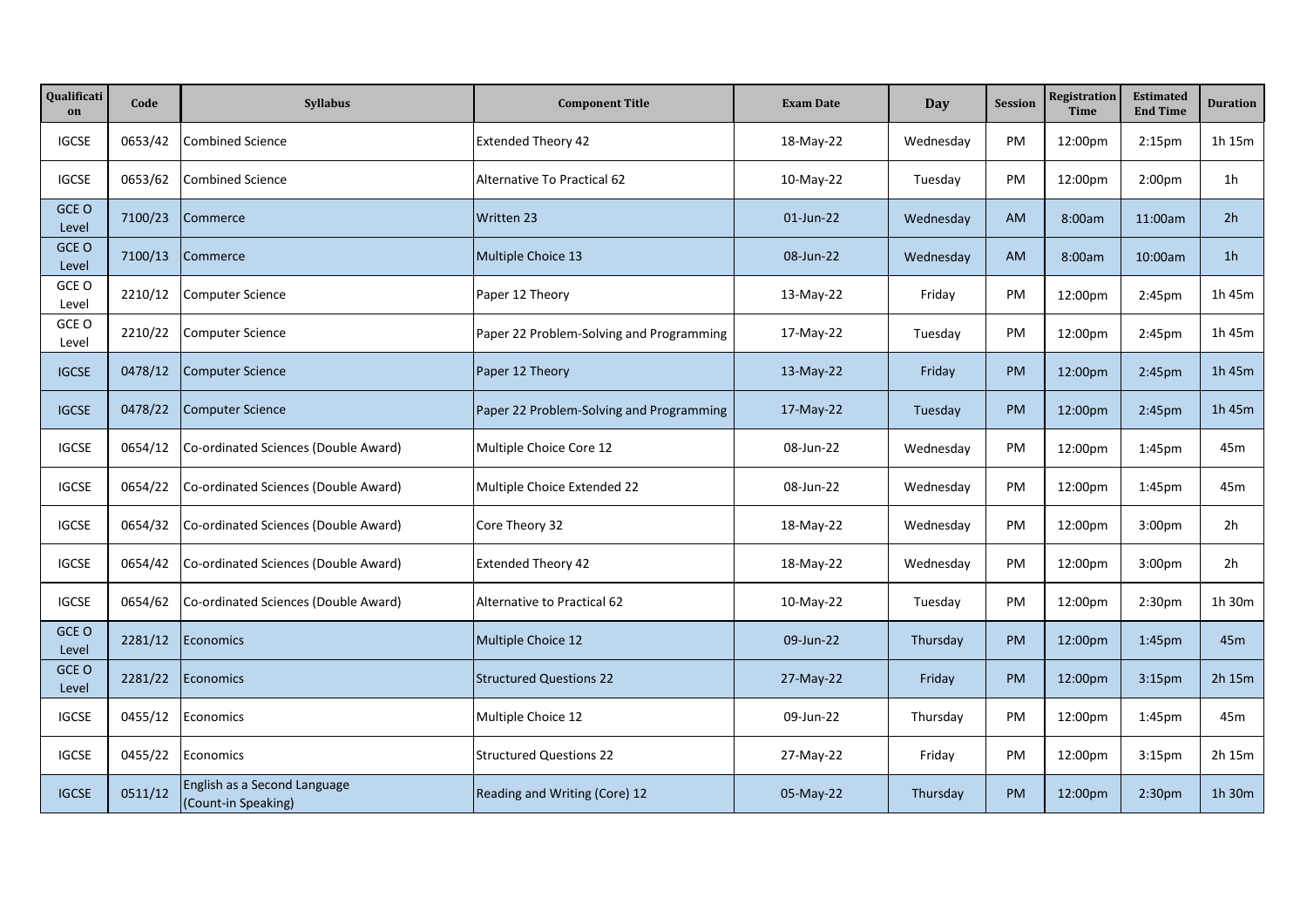| Qualificati<br>on | Code    | <b>Syllabus</b>                                        | <b>Component Title</b>                                | <b>Exam Date</b>      | Day                      | <b>Session</b> | Registration<br><b>Time</b> | <b>Estimated</b><br><b>End Time</b> | <b>Duration</b> |
|-------------------|---------|--------------------------------------------------------|-------------------------------------------------------|-----------------------|--------------------------|----------------|-----------------------------|-------------------------------------|-----------------|
| <b>IGCSE</b>      | 0511/22 | English as a Second Language<br>(Count-in Speaking)    | Reading and Writing (Extended) 22                     | 05-May-22             | Thursday                 | <b>PM</b>      | 12:00pm                     | 3:00pm                              | 2h              |
| <b>IGCSE</b>      | 0511/32 | English as a Second Language<br>(Count-in Speaking)    | Listening (Core) 32                                   | 09-May-22             | Monday                   | <b>PM</b>      | 12:00pm                     | 1:40pm                              | 40 <sub>m</sub> |
| <b>IGCSE</b>      | 0511/42 | English as a Second Language<br>(Count-in Speaking)    | Listening (Extended) 42                               | 09-May-22             | Monday                   | <b>PM</b>      | 12:00pm                     | 1:50 <sub>pm</sub>                  | 50 <sub>m</sub> |
| <b>IGCSE</b>      | 0511/52 | English as a Second Language<br>(Count-in Speaking)    | Speaking 52                                           | 30 Mar 22 - 27 Apr 22 |                          |                | <b>TBC</b>                  | <b>TBC</b>                          | 15 <sub>m</sub> |
| <b>IGCSE</b>      | 0510/12 | English as a Second Language (Speaking<br>Endorsement) | Reading and Writing (Core) 12                         | 05-May-22             | Thursday                 | PM             | 12:00pm                     | 2:30pm                              | 1h 30m          |
| <b>IGCSE</b>      | 0510/22 | English as a Second Language (Speaking<br>Endorsement) | Reading and Writing (Extended) 22                     | 05-May-22             | Thursday                 | PM             | 12:00pm                     | 3:00 <sub>pm</sub>                  | 2h              |
| <b>IGCSE</b>      | 0510/32 | English as a Second Language (Speaking<br>Endorsement) | Listening (Core) 32                                   | 09-May-22             | Monday                   | PM             | 12:00pm                     | 1:40 <sub>pm</sub>                  | 40m             |
| <b>IGCSE</b>      | 0510/42 | English as a Second Language (Speaking<br>Endorsement) | Listening (Extended) 42                               | 09-May-22             | Monday                   | <b>PM</b>      | 12:00pm                     | 3:00 <sub>pm</sub>                  | 50 <sub>m</sub> |
| <b>IGCSE</b>      | 0510/52 | English as a Second Language<br>(Speaking Endorsement) | Speaking 52                                           | 30 Mar 22 - 27 Apr 22 | $\overline{\phantom{a}}$ |                | TBC                         | TBC                                 | 15m             |
| GCE O<br>Level    | 1123/12 | English Language                                       | Writing 12                                            | 27-Apr-22             | Wednesday                | <b>PM</b>      | 12:00pm                     | 2:30 <sub>pm</sub>                  | 1h 30m          |
| GCE O<br>Level    | 1123/22 | English Language                                       | <b>Reading 22</b>                                     | 05-May-22             | Thursday                 | <b>PM</b>      | 12:00pm                     | 2:45pm                              | 1h 45m          |
| GCE O<br>Level    | 5014/12 | <b>Environmental Management</b>                        | Theory 12                                             | 24-May-22             | Tuesday                  | <b>PM</b>      | 12:00pm                     | 2:45pm                              | 1h 45m          |
| GCE O<br>Level    | 5014/22 | <b>Environmental Management</b>                        | Management in Context 22                              | 07-Jun-22             | Tuesday                  | <b>PM</b>      | 12:00pm                     | 2:45pm                              | 1h 45m          |
| <b>IGCSE</b>      | 0680/12 | <b>Environmental Management</b>                        | Theory 12                                             | 24-May-22             | Tuesday                  | <b>PM</b>      | 12:00pm                     | 2:45pm                              | 1h 45m          |
| <b>IGCSE</b>      | 0680/22 | <b>Environmental Management</b>                        | Management in Context 22                              | 07-Jun-22             | Tuesday                  | <b>PM</b>      | 12:00pm                     | 2:45pm                              | 1h 45m          |
| <b>IGCSE</b>      | 0509/13 | First Language Chinese                                 | Reading, Directed Writing and Classical<br>Chinese 13 | 12-May-22             | Thursday                 | AM             | 8:00am                      | 11:15am                             | 2h 15m          |
| <b>IGCSE</b>      | 0509/23 | First Language Chinese                                 | <b>Writing 23</b>                                     | 18-May-22             | Wednesday                | AM             | 8:00am                      | 11:00am                             | 2h              |
| <b>IGCSE</b>      | 0500/12 | First Language English<br>(Oral Endorsement)           | Reading 12                                            | 05-May-22             | Thursday                 | PM             | 12:00pm                     | 3:00 <sub>pm</sub>                  | 2 <sub>h</sub>  |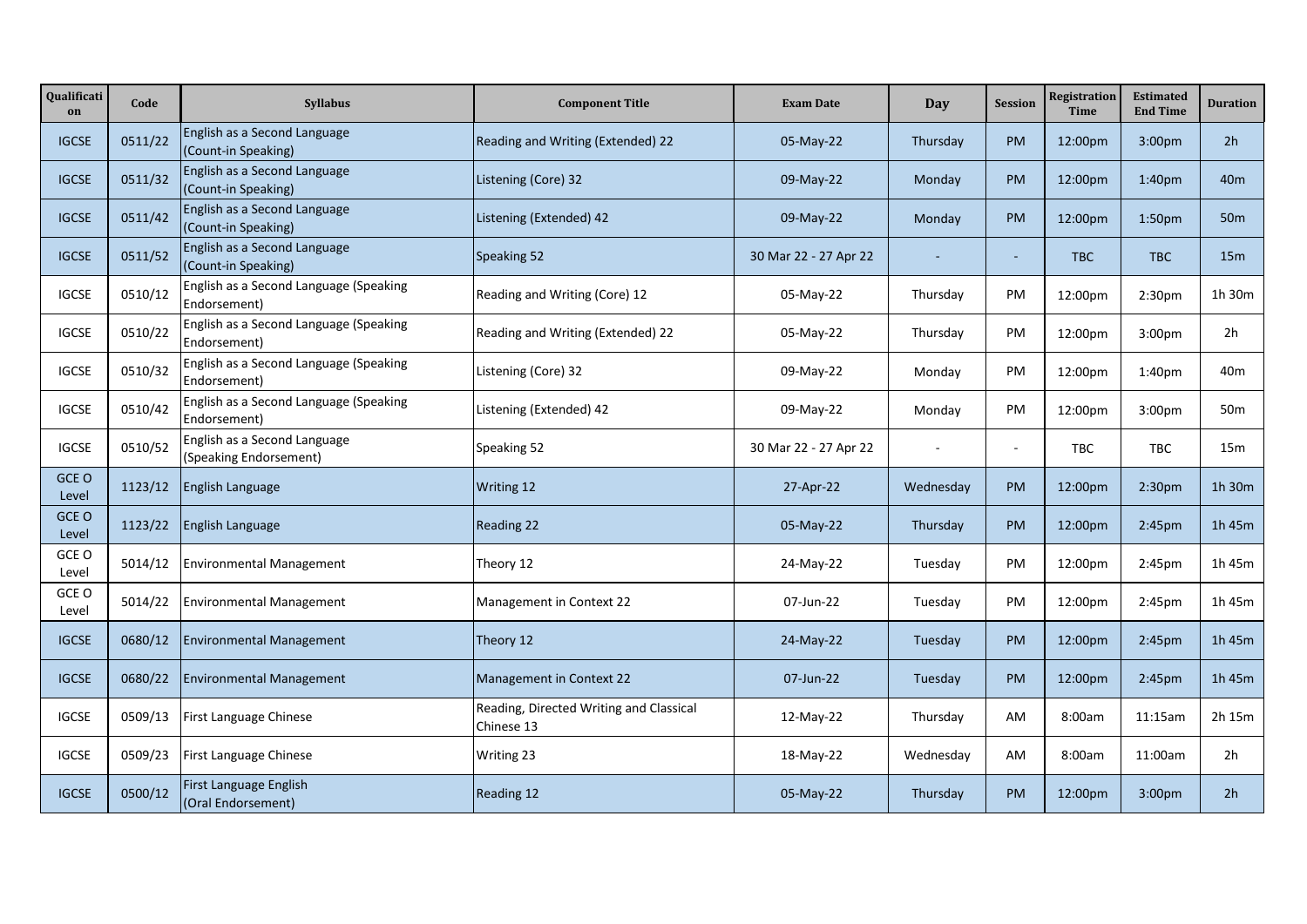| Qualificati<br>on | Code    | <b>Syllabus</b>                              | <b>Component Title</b>         | <b>Exam Date</b>      | <b>Day</b> | <b>Session</b> | <b>Registration</b><br><b>Time</b> | <b>Estimated</b><br><b>End Time</b> | <b>Duration</b> |
|-------------------|---------|----------------------------------------------|--------------------------------|-----------------------|------------|----------------|------------------------------------|-------------------------------------|-----------------|
| <b>IGCSE</b>      | 0500/22 | First Language English<br>(Oral Endorsement) | Directed Writing & Comp 22     | 09-May-22             | Monday     | <b>PM</b>      | 12:00pm                            | 3:00pm                              | 2h              |
| <b>IGCSE</b>      | 0500/04 | First Language English<br>(Oral Endorsement) | Speaking & Listening Test 04   | 01 Mar 22 - 26 Apr 22 | $\sim$     |                | <b>TBC</b>                         | TBC                                 | 12m             |
| <b>IGCSE</b>      | 0696/01 | First Language Malay                         | Reading and Directed Writing   | 27-Apr-22             | Wednesday  | PM             | 12:00pm                            | 3:00pm                              | 2h              |
| <b>IGCSE</b>      | 0696/02 | First Language Malay                         | Composition                    | 29-Apr-22             | Friday     | PM             | 12:00pm                            | 3:00pm                              | 2h              |
| <b>IGCSE</b>      | 0544/03 | Foreign Language Arabic                      | Speaking 03                    | 01 Mar 22 - 30 Apr 22 | $\sim$     | $\sim$         | <b>TBC</b>                         | <b>TBC</b>                          | 10 <sub>m</sub> |
| <b>IGCSE</b>      | 0544/13 | Foreign Language Arabic                      | Listening (Multiple Choice) 13 | 18-May-22             | Wednesday  | <b>AM</b>      | 8:00am                             | 9:50am                              | 50 <sub>m</sub> |
| <b>IGCSE</b>      | 0544/23 | Foreign Language Arabic                      | Reading 23                     | 27-Apr-22             | Wednesday  | <b>AM</b>      | 8:00am                             | 10:00am                             | 1 <sub>h</sub>  |
| <b>IGCSE</b>      | 0544/43 | Foreign Language Arabic                      | Writing 43                     | 18-May-22             | Wednesday  | <b>AM</b>      |                                    | 11:00am                             | 1 <sub>h</sub>  |
| <b>IGCSE</b>      | 0520/12 | Foreign Language French                      | Listening (Multiple Choice) 12 | 06-May-22             | Friday     | PM             | 12:00pm                            | 1:50pm                              | 50m             |
| <b>IGCSE</b>      | 0520/42 | Foreign Language French                      | Writing 42                     | 06-May-22             | Friday     | PM             |                                    | 3:00pm                              | 1 <sub>h</sub>  |
| <b>IGCSE</b>      | 0520/22 | Foreign Language French                      | Reading 22                     | 13-May-22             | Friday     | <b>PM</b>      | 12:00pm                            | 2:00 <sub>pm</sub>                  | 1h              |
| <b>IGCSE</b>      | 0520/03 | Foreign Language French                      | Speaking 03                    | 01 Mar 22 - 30 Apr 22 |            |                | <b>TBC</b>                         | <b>TBC</b>                          | 10 <sub>m</sub> |
| <b>IGCSE</b>      | 0525/13 | Foreign Language German                      | Listening (Multiple Choice) 13 | 27-Apr-22             | Wednesday  | <b>AM</b>      | 8:00am                             | 9:50am                              | 50 <sub>m</sub> |
| <b>IGCSE</b>      | 0525/43 | Foreign Language German                      | Writing 43                     | 27-Apr-22             | Wednesday  | AM             |                                    | 11:00am                             | 1 <sub>h</sub>  |
| <b>IGCSE</b>      | 0525/23 | Foreign Language German                      | Reading 23                     | 12-May-22             | Thursday   | <b>AM</b>      | 8:00am                             | 10:00am                             | 1 <sub>h</sub>  |
| <b>IGCSE</b>      | 0525/03 | Foreign Language German                      | Speaking 03                    | 01 Mar 22 - 30 Apr 22 |            |                | <b>TBC</b>                         | TBC                                 | 10 <sub>m</sub> |
| <b>IGCSE</b>      | 0546/13 | Foreign Language Malay                       | Listening (Multiple Choice) 13 | 30-May-22             | Monday     | AM             | 8:00am                             | 9:50am                              | 50 <sub>m</sub> |
| <b>IGCSE</b>      | 0546/23 | Foreign Language Malay                       | Reading 23                     | 29-Apr-22             | Friday     | AM             | 8:00am                             | 10:00am                             | 1 <sub>h</sub>  |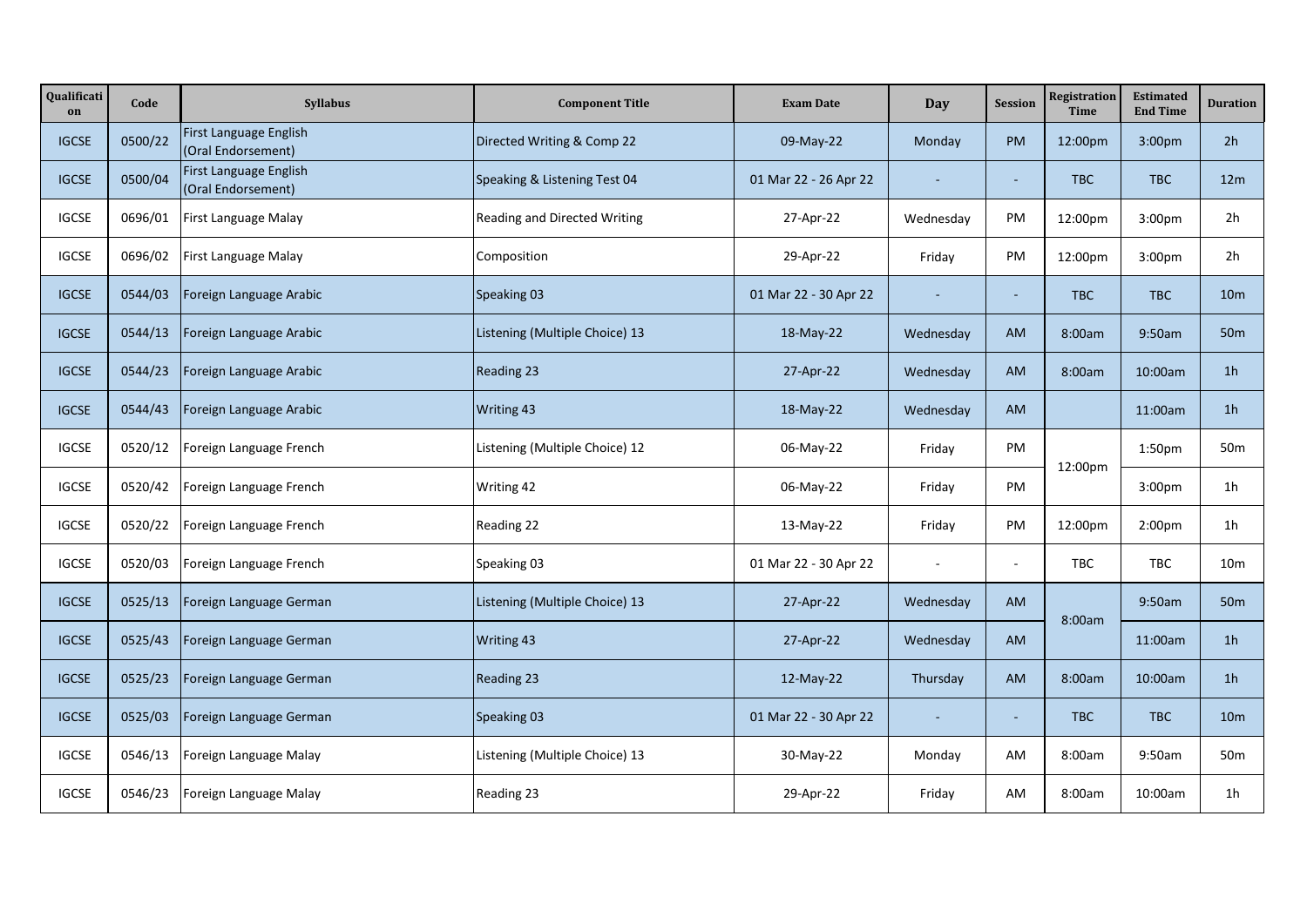| Qualificati<br>on | Code    | Syllabus                                 | <b>Component Title</b>         | <b>Exam Date</b>         | Day            | <b>Session</b>           | Registration<br><b>Time</b> | <b>Estimated</b><br><b>End Time</b> | <b>Duration</b>          |
|-------------------|---------|------------------------------------------|--------------------------------|--------------------------|----------------|--------------------------|-----------------------------|-------------------------------------|--------------------------|
| <b>IGCSE</b>      | 0546/43 | Foreign Language Malay                   | Writing 43                     | 17-May-22                | Tuesday        | AM                       | 8:00am                      | 10:00am                             | 1 <sub>h</sub>           |
| <b>IGCSE</b>      | 0546/03 | Foreign Language Malay                   | Speaking 03                    | 01 Mar 22 - 30 Apr 22    | $\sim$         | $\sim$                   | <b>TBC</b>                  | TBC                                 | 10 <sub>m</sub>          |
| <b>IGCSE</b>      | 0547/12 | Foreign Language Mandarin Chinese        | Listening (Multiple Choice) 12 | 23-May-22                | Monday         | <b>PM</b>                | 12:00pm                     | 1:40 <sub>pm</sub>                  | 40 <sub>m</sub>          |
| <b>IGCSE</b>      | 0547/42 | Foreign Language Mandarin Chinese        | Writing 42                     | 23-May-22                | Monday         | <b>PM</b>                |                             | 3:15 <sub>pm</sub>                  | 1h 15m                   |
| <b>IGCSE</b>      | 0547/22 | Foreign Language Mandarin Chinese        | Reading 22                     | 26-May-22                | Thursday       | <b>PM</b>                | 12:00pm                     | 2:15 <sub>pm</sub>                  | 1h 15m                   |
| <b>IGCSE</b>      | 0547/03 | Foreign Language Mandarin Chinese        | Speaking 03                    | 01 Mar 22 - 30 Apr 22    |                | $\sim$                   | <b>TBC</b>                  | TBC                                 | 10 <sub>m</sub>          |
| <b>IGCSE</b>      | 0460/13 | Geography                                | <b>Geographical Themes 13</b>  | 04-May-22                | Wednesday      | AM                       | 8:00am                      | 10:45am                             | 1h 45m                   |
| <b>IGCSE</b>      | 0460/23 | Geography                                | Geographical Skills 23         | 17-May-22                | Tuesday        | AM                       | 8:00am                      | 10:30am                             | 1h 30m                   |
| <b>IGCSE</b>      | 0460/43 | Geography                                | Alternative to Coursework 43   | 26-May-22                | Thursday       | AM                       | 8:00am                      | 10:30am                             | 1h 30m                   |
| <b>IGCSE</b>      | 0457/13 | <b>Global Perspectives</b>               | <b>Written Paper 13</b>        | 16-May-22                | Monday         | <b>AM</b>                | 8:00am                      | 10:15am                             | 1h 15m                   |
| <b>IGCSE</b>      | 0457/03 | <b>Global Perspectives</b>               | Team Project                   | $\overline{\phantom{a}}$ | $\blacksquare$ | $\overline{\phantom{a}}$ | $\overline{\phantom{a}}$    | $\overline{\phantom{a}}$            | $\overline{\phantom{a}}$ |
| GCE O<br>Level    | 2147/13 | History                                  | Paper 13                       | 05-May-22                | Thursday       | AM                       | 8:00am                      | 11:00am                             | 2h                       |
| GCE O<br>Level    | 2147/23 | History                                  | Paper 23                       | 13-May-22                | Friday         | AM                       | 8:00am                      | 11:00am                             | 2h                       |
| <b>IGCSE</b>      | 0470/13 | History                                  | Paper 13                       | 05-May-22                | Thursday       | <b>AM</b>                | 8:00am                      | 11:00am                             | 2h                       |
| <b>IGCSE</b>      | 0470/23 | History                                  | Paper 23                       | 13-May-22                | Friday         | <b>AM</b>                | 8:00am                      | 11:00am                             | 2 <sub>h</sub>           |
| <b>IGCSE</b>      | 0470/43 | History                                  | Alternative to Coursework 43   | 20-May-22                | Friday         | <b>AM</b>                | 8:00am                      | 10:00am                             | 1 <sub>h</sub>           |
| <b>IGCSE</b>      | 0417/13 | Information and Communication Technology | Theory 13                      | 10-May-22                | Tuesday        | AM                       | 8:00am                      | 11:00am                             | 2h                       |
| <b>IGCSE</b>      | 0417/22 | Information and Communication Technology | <b>Practical Test 22</b>       | 20 Apr 22 - 20 Apr 22    |                | $\sim$                   | TBC                         | TBC                                 | 2h 30m                   |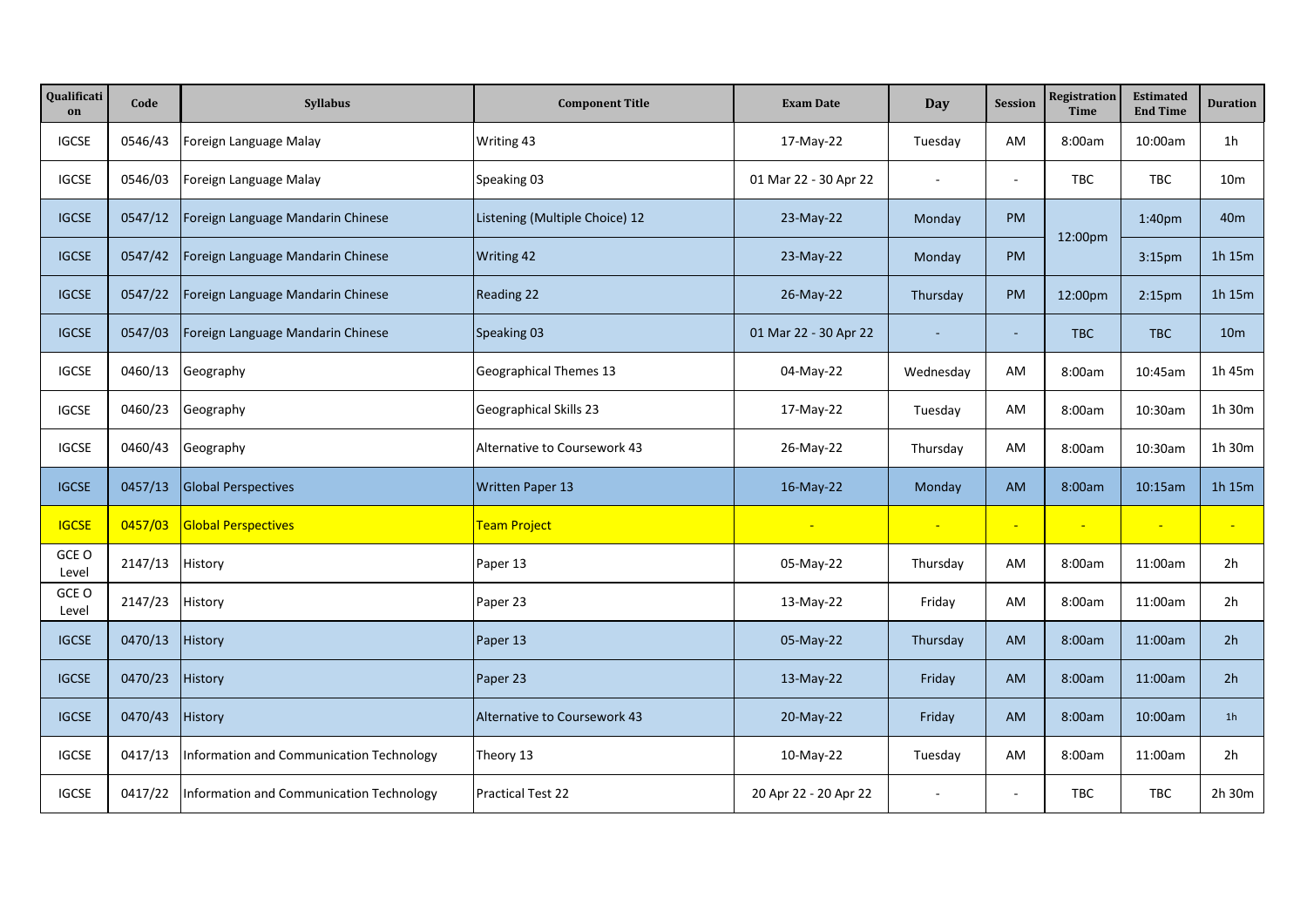| Qualificati<br>on | Code    | Syllabus                                 | <b>Component Title</b>   | <b>Exam Date</b>      | Day       | <b>Session</b> | Registration<br>Time | <b>Estimated</b><br><b>End Time</b> | <b>Duration</b> |
|-------------------|---------|------------------------------------------|--------------------------|-----------------------|-----------|----------------|----------------------|-------------------------------------|-----------------|
| <b>IGCSE</b>      | 0417/32 | Information and Communication Technology | <b>Practical Test 32</b> | 21 Apr 22 - 21 Apr 22 |           |                | TBC                  | TBC                                 | 2h 30m          |
| GCE O<br>Level    | 2058/12 | Islamiyat                                | Paper 12                 | 25-Apr-22             | Monday    | PM             | 12:00pm              | 2:30 <sub>pm</sub>                  | 1h 30m          |
| GCE O<br>Level    | 2058/22 | Islamiyat                                | Paper 22                 | 09-May-22             | Monday    | <b>PM</b>      | 12:00pm              | 2:30pm                              | 1h 30m          |
| <b>IGCSE</b>      | 0493/12 | Islamiyat                                | Paper 12                 | 25-Apr-22             | Monday    | PM             | 12:00pm              | 2:30pm                              | 1h 30m          |
| <b>IGCSE</b>      | 0493/22 | Islamiyat                                | Paper 22                 | 09-May-22             | Monday    | PM             | 12:00pm              | 2:30 <sub>pm</sub>                  | 1h 30m          |
| GCE O<br>Level    | 2010/13 | Literature in English                    | Poetry and Prose 13      | $11-May-22$           | Wednesday | AM             | 8:00am               | 10:30am                             | 1h 30m          |
| GCE O<br>Level    | 2010/23 | Literature in English                    | Drama 23                 | 19-May-22             | Thursday  | AM             | 8:00am               | 10:30am                             | 1h 30m          |
| <b>IGCSE</b>      | 0475/13 | Literature in English                    | Poetry and Prose 13      | 11-May-22             | Wednesday | <b>AM</b>      | 8:00am               | 10:30am                             | 1h 30m          |
| <b>IGCSE</b>      | 0475/23 | Literature in English                    | Drama 23                 | 19-May-22             | Thursday  | <b>AM</b>      | 8:00am               | 10:30am                             | 1h 30m          |
| <b>IGCSE</b>      | 0475/33 | Literature in English                    | Drama (Open Text) 33     | $19-May-22$           | Thursday  | <b>AM</b>      | 8:00am               | 9:45am                              | 45m             |
| <b>IGCSE</b>      | 0475/43 | Literature in English                    | Unseen 43                | 19-May-22             | Thursday  | <b>AM</b>      | 8:00am               | 10:15am                             | 1h 15m          |
| IGCSE             | 0580/13 | Mathematics (Without Coursework)         | Paper 13 (Core)          | 06-May-22             | Friday    | AM             | 8:00am               | 10:00am                             | 1 <sub>h</sub>  |
| <b>IGCSE</b>      | 0580/23 | Mathematics (Without Coursework)         | Paper 23 (Extended)      | 06-May-22             | Friday    | AM             | 8:00am               | 10:30am                             | 1h 30m          |
| <b>IGCSE</b>      | 0580/33 | Mathematics (Without Coursework)         | Paper 33 (Core)          | 09-May-22             | Monday    | AM             | 8:00am               | 11:00am                             | 2h              |
| <b>IGCSE</b>      | 0580/43 | Mathematics (Without Coursework)         | Paper 43 (Extended)      | 09-May-22             | Monday    | AM             | 8:00am               | 11:30am                             | 2h 30m          |
| GCE O<br>Level    | 4024/12 | <b>Mathematics Syllabus D</b>            | Paper 12                 | 16-May-22             | Monday    | <b>PM</b>      | 12:00pm              | 3:00pm                              | 2 <sub>h</sub>  |
| GCE O<br>Level    | 4024/22 | <b>Mathematics Syllabus D</b>            | Paper 22                 | 26-May-22             | Thursday  | <b>PM</b>      | 12:00pm              | 3:30pm                              | $2h$ 30 $m$     |
| GCE O<br>Level    | 5054/12 | Physics                                  | Multiple Choice 12       | 08-Jun-22             | Wednesday | PM             | 12:00pm              | 2:00 <sub>pm</sub>                  | 1h              |